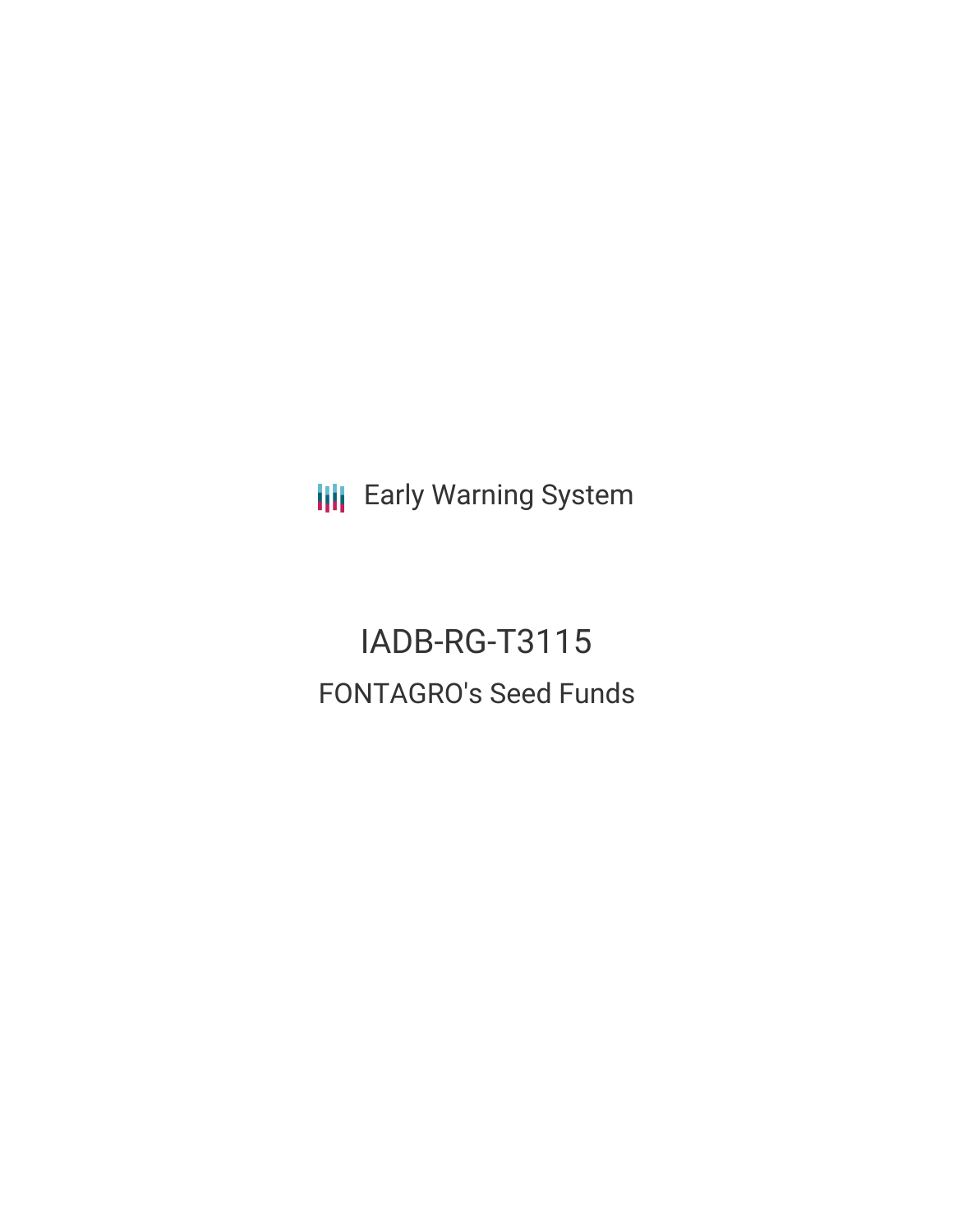

### **Quick Facts**

| <b>Financial Institutions</b>  | Inter-American Development Bank (IADB)          |
|--------------------------------|-------------------------------------------------|
| <b>Status</b>                  | Approved                                        |
| <b>Bank Risk Rating</b>        |                                                 |
| <b>Voting Date</b>             | 2017-09-14                                      |
| <b>Borrower</b>                | Regional                                        |
| <b>Sectors</b>                 | Agriculture and Forestry, Technical Cooperation |
| Investment Type(s)             | Grant                                           |
| <b>Investment Amount (USD)</b> | $$0.12$ million                                 |
| <b>Project Cost (USD)</b>      | $$0.12$ million                                 |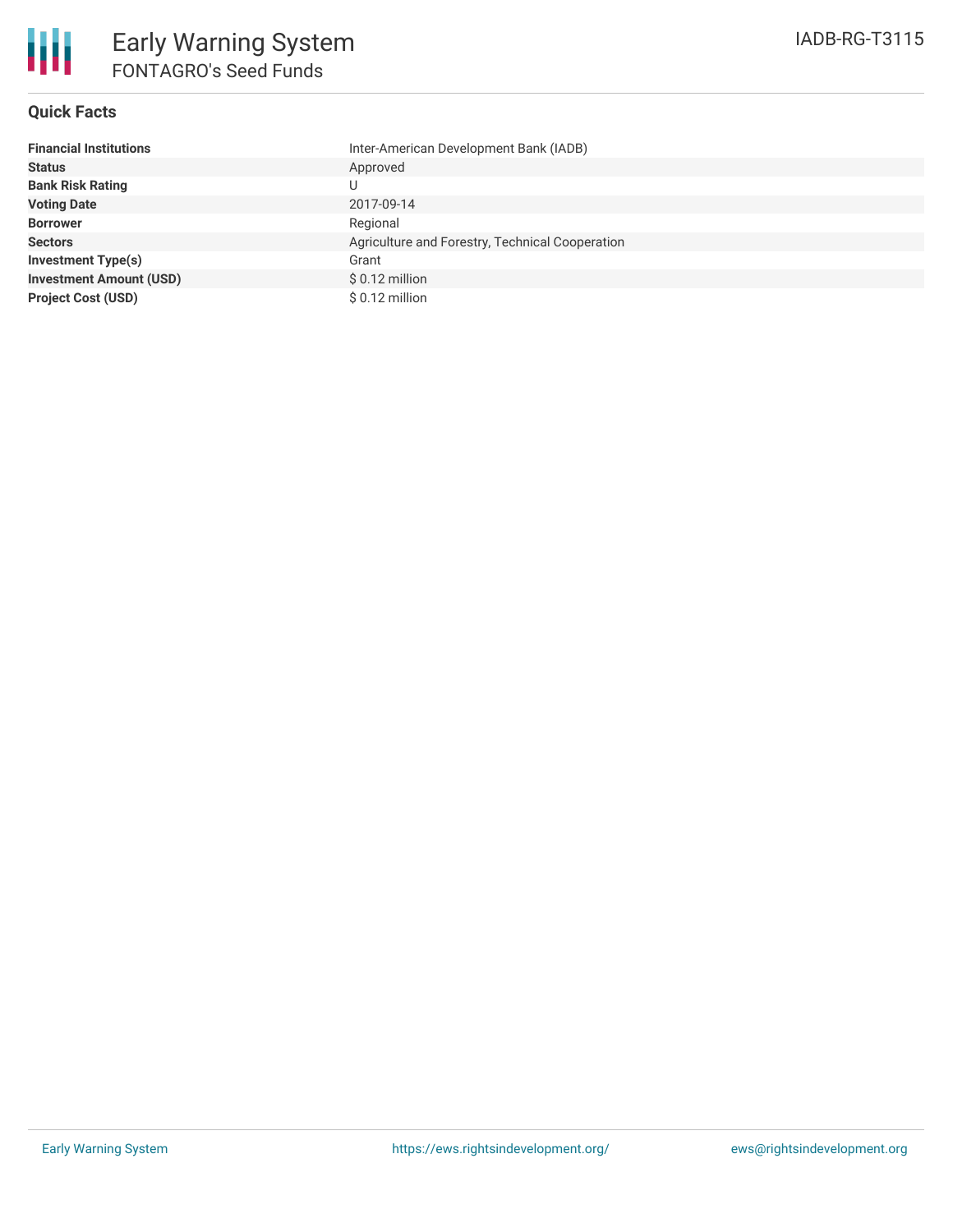

# **Project Description**

To facilitate the development and implementation of seed funds for designing regional technical cooperation of major scope.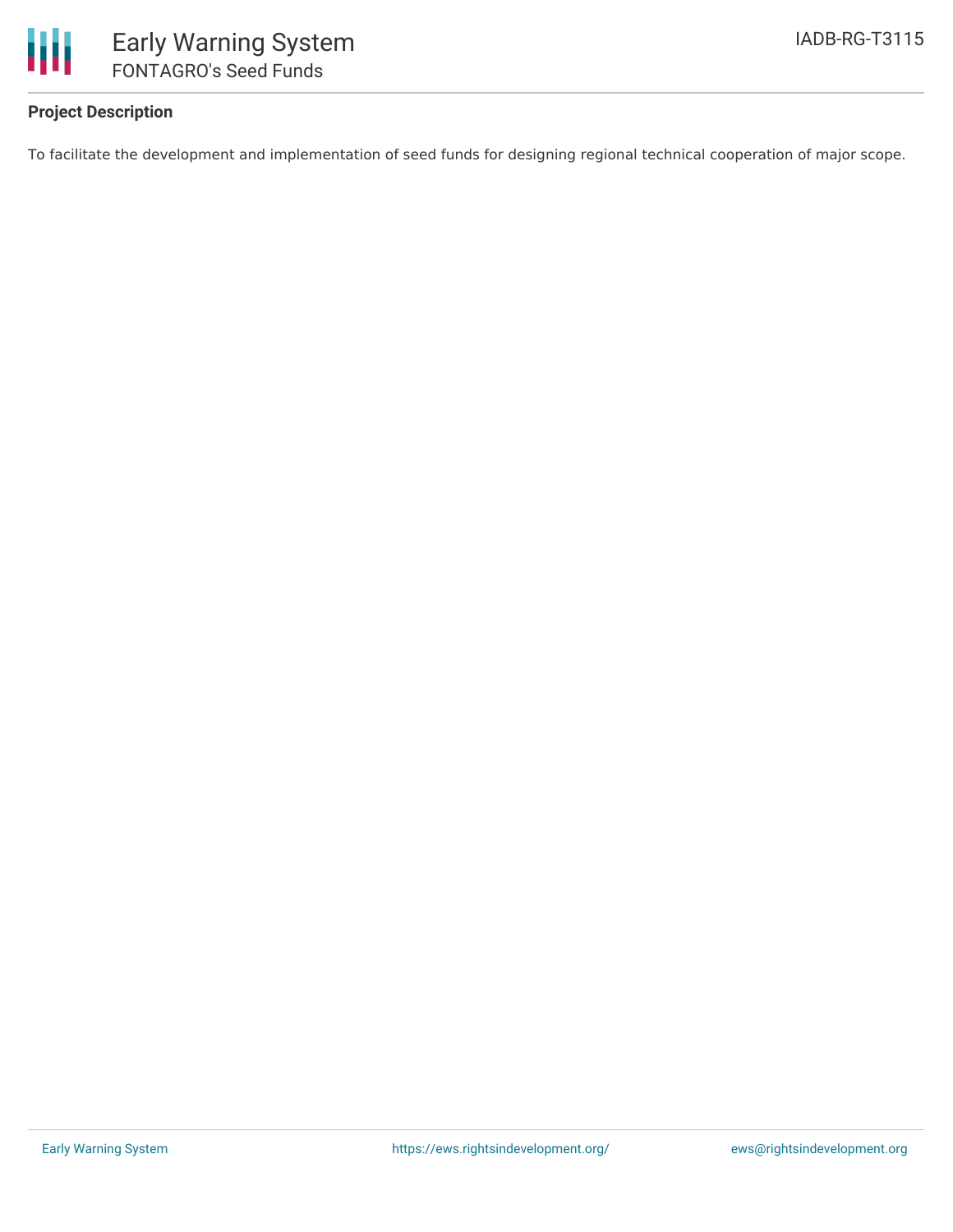## **Investment Description**

• Inter-American Development Bank (IADB)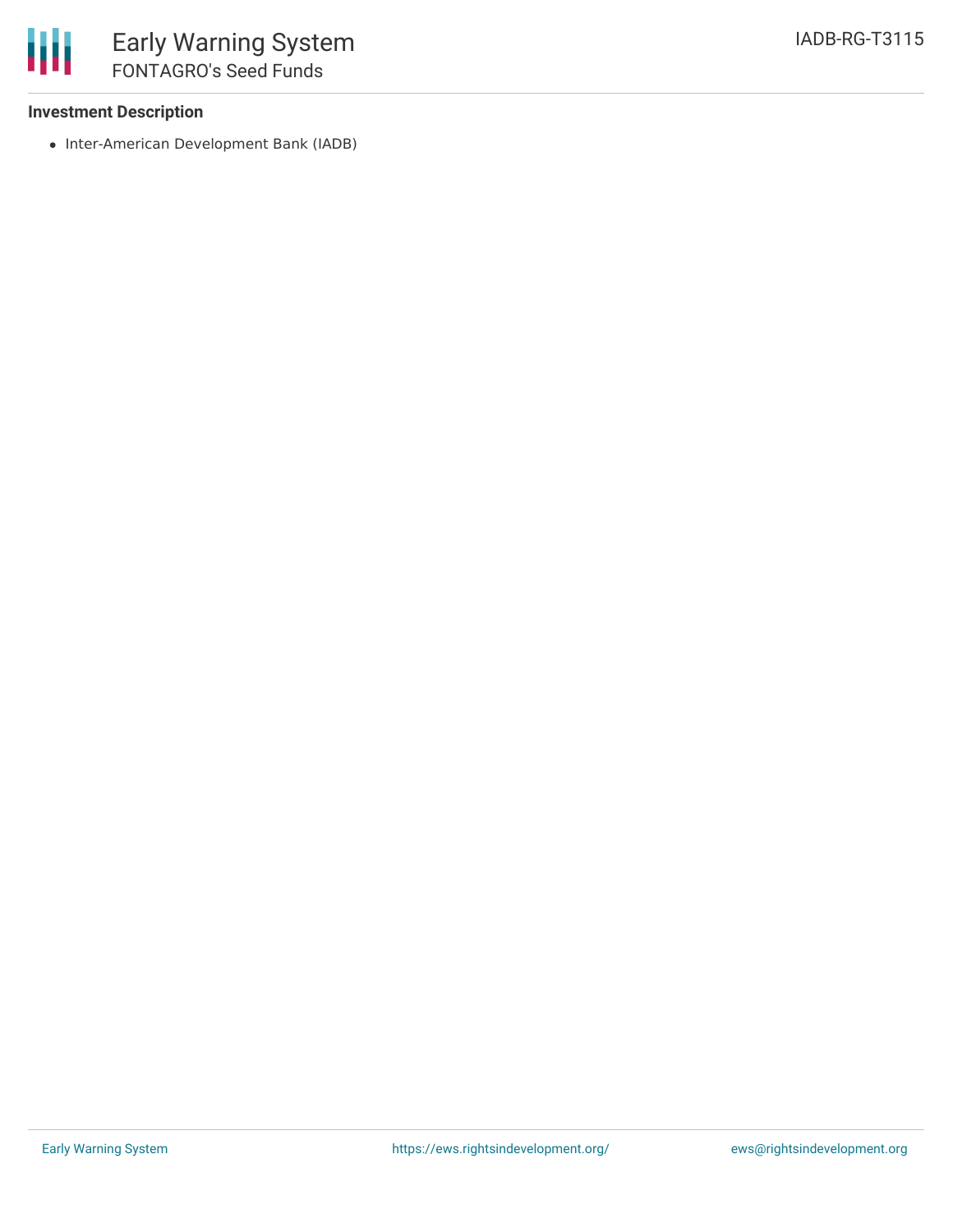# **Contact Information**

ACCOUNTABILITY MECHANISM OF IADB

The Independent Consultation and Investigation Mechanism (MICI) is the independent complaint mechanism and fact-finding body for people who have been or are likely to be adversely affected by an Inter-American Development Bank (IDB) or Inter-American Investment Corporation (IIC)-funded project. If you submit a complaint to MICI, they may assist you in addressing the problems you raised through a dispute-resolution process with those implementing the project and/or through an investigation to assess whether the IDB or IIC is following its own policies for preventing or mitigating harm to people or the environment. You can submit a complaint by sending an email to MICI@iadb.org. You can learn more about the MICI and how to file a complaint at http://www.iadb.org/en/mici/mici,1752.html (in English) or http://www.iadb.org/es/mici/mici,1752.html (Spanish).